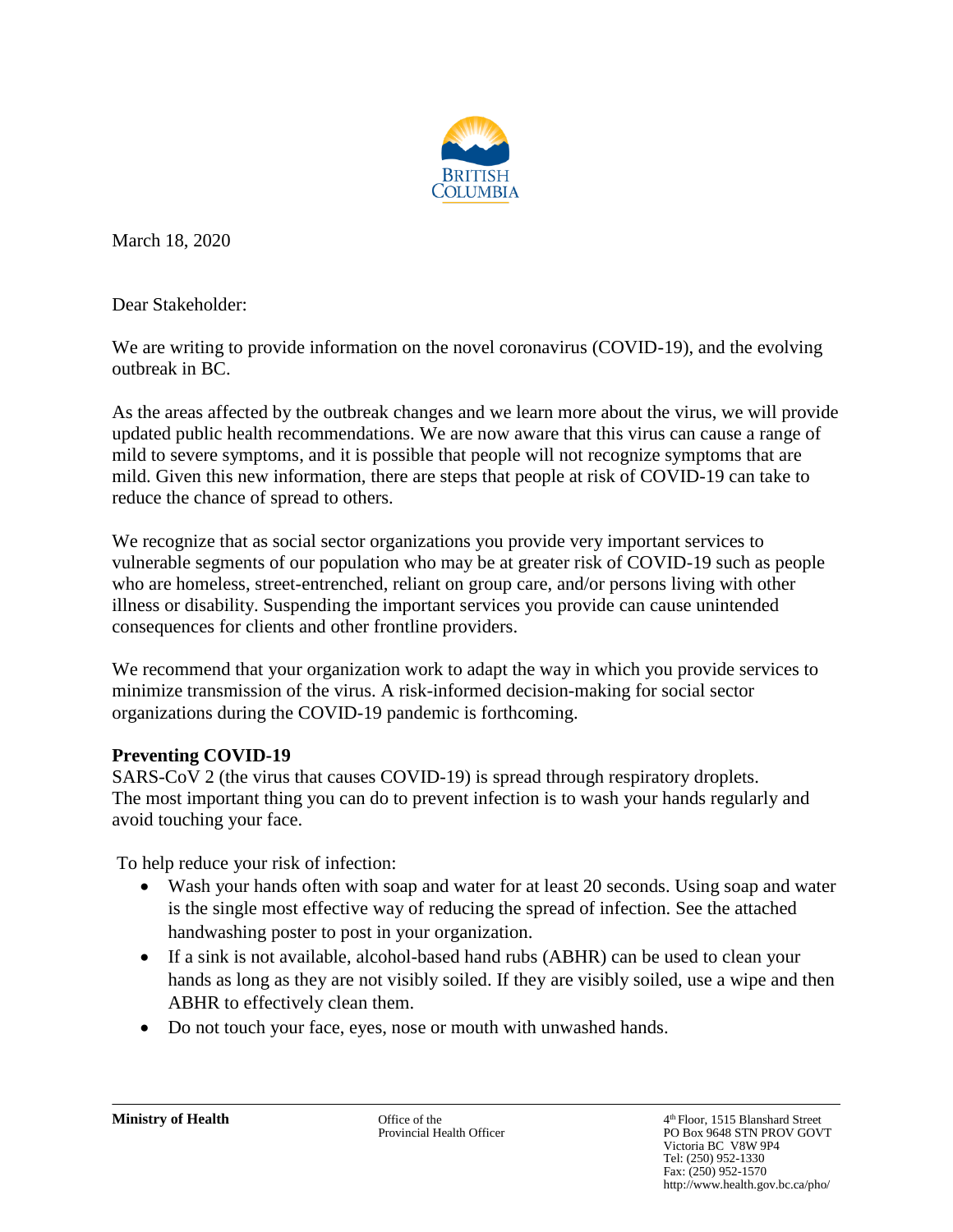- Cover your mouth and nose with a disposable tissue or the crease of your elbow when you sneeze or cough.
- Regularly clean and disinfect frequently touched surfaces.
- Do not share food, drinks, utensils, etc.

### **Advice on Continuity of Service**

**We do not recommend suspending social services.** We encourage social service organizations to continue providing their important services, and consider adapting them as much as possible to support:

- Social distancing (i.e., having space of 2 metres, or two arm lengths, between individuals)
- Hand washing facilities
- Minimum twice daily cleaning of high contact surfaces (e.g., doorknobs, faucet handles, computer keyboards, light switches etc.)

Organizations should consider that they may experience greater than normal absenteeism of staff and volunteers. We advise organizations to identify services that may be postponed or discontinued in order to free up staff and volunteer resources to provide essential services.

### **Advice for Persons at Higher Risk of Severe COVID-19**

Certain groups of people are at higher risk of developing more severe illness:

- Elderly persons
- People with chronic illness and/or weakened immune systems

Anyone at risk of more severe COVID-19 should:

- Practice the things mentioned above frequent hand-washing, maintain a distance of 2 metres from other people, avoid touching their hands and face, and have frequent disinfecting of high contact surfaces.
- Avoid crowds  $>$  5 people

# **Advice on Wearing Masks**

Masks should be used by sick people to prevent transmission to other people. A mask will help keep a person's droplets in.

It may be less effective to wear a mask in the community when a person is not sick themselves. Masks may give a person a false sense of security and are likely to increase the number of times a person will touch their own face (e.g., to adjust the mask).

# **Advice on Self-Isolation**

We now recommend that:

- People returning from travel outside of Canada stay home or self-isolate for 14 days after they return to Canada. They should monitor themselves daily for symptoms (fever, cough, muscle aches, difficulty breathing).
- People who have been in close contact with someone who has been diagnosed with COVID-19 by laboratory testing should self-isolate for 14 days after their last encounter.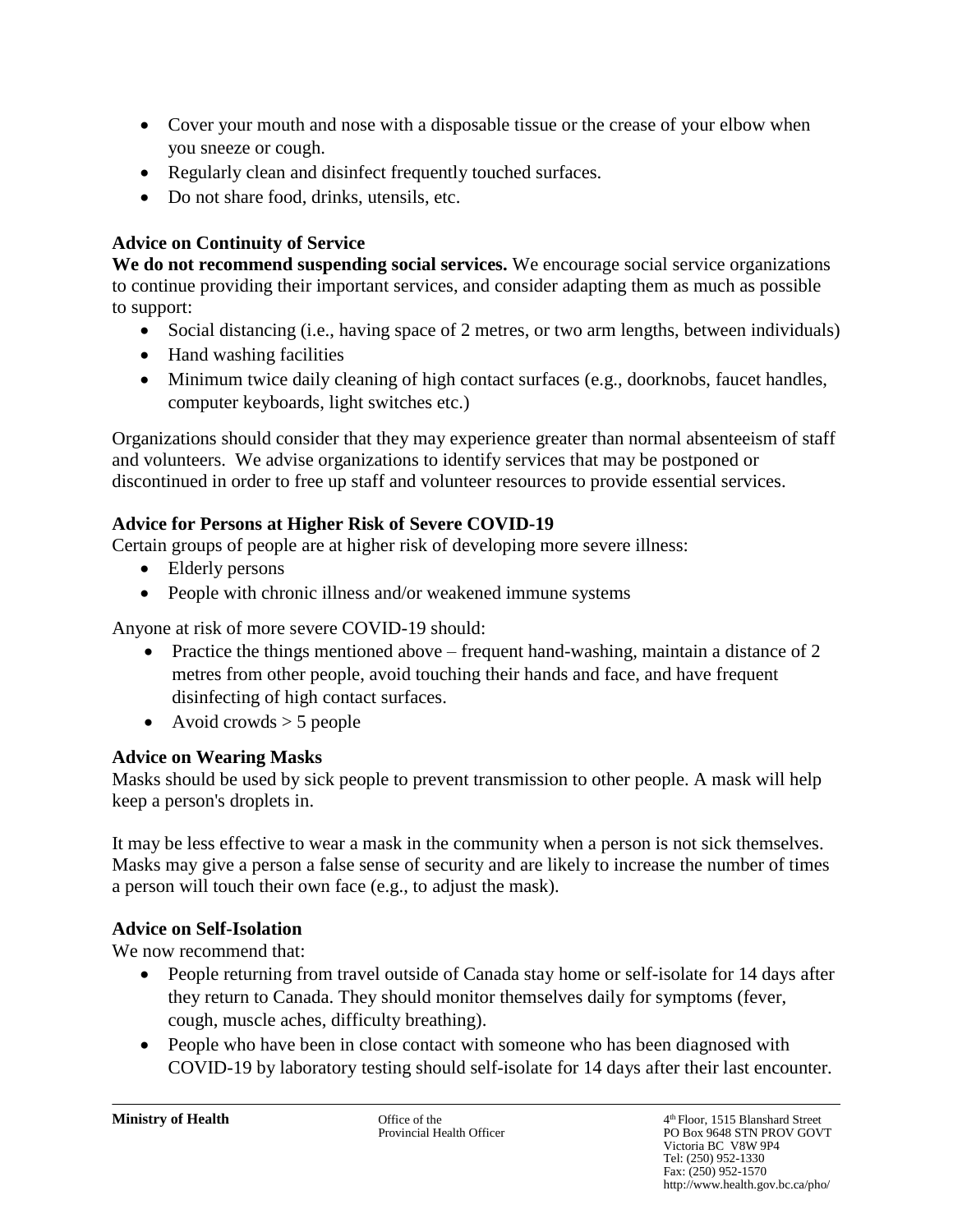Individuals should monitor themselves daily for symptoms (fever, cough, muscle aches, difficulty breathing).

• People who have been in close contact with someone who has been showing symptoms (fever, cough, muscle aches, difficulty breathing), should monitor themselves daily for symptoms.

### **Advice for Those Who Have Respiratory Symptoms**

For anyone who develops fever, cough, muscle aches, difficulty breathing, and can be managed at home (i.e., doesn't need to go to the hospital), **self-isolate for at least 14 days after onset of their symptoms.** After 14 days, if their temperature is normal and they feel better, they can return to their routine activities. Coughing may persist for several weeks, so a cough alone does not mean they need to continue to self-isolate for more than 14 days.

### **Advice on Cleaning and Disinfecting**

Cleaning and disinfecting objects and surfaces that are frequently touched (e.g., high touch surfaces such as doorknobs, faucet handles, computer keyboards, etc.) will help to prevent the transmission of viruses from person to person through contaminated hands. These surfaces should be cleaned and disinfected at least two times per day. If household or commercial disinfection products are not readily available, hard surfaces can be cleaned of visible dirt and then disinfected using a mixture of 1-part bleach and 9-parts water.

Organizations should also consider increasing the number of hand wash stations (or alcoholbased sanitizer stations) around the institution, as well as providing tissues and waste receptacles.

### **Coronavirus Disease (COVID-19): Resources for BC Public Agencies:**

Vancouver Coastal Pandemic Response Planning Checklist for Homeless & Housing Services Providers:

<https://sneezesdiseases.com/assets/uploads/1584050040ueDrQ4uF2STpj0uScxV9XTftm9T8.pdf>

# **Latest Public information about the disease:**

The BC Centre for Disease Control (BCCDC) website contains the latest information about the disease, particularly as it relates to the health and well-being of British Columbians. Relevant BCCDC resources and channels include:

- Information for the public: [www.bccdc.ca/covid19](http://www.bccdc.ca/covid19)
- COVID-19 Self-Assessment Tool:<https://covid19.thrive.health/>

# **BCCDC channels to follow:**

- Twitter: @CDCofBC
- RSS feed:<http://feeds.phsa.ca/bccdc-news.xml>

#### **Other regional, provincial and national resources about the virus:**

- Vancouver Coastal Health: [http://www.vch.ca/about-us/news/vancouver-coastal](http://www.vch.ca/about-us/news/vancouver-coastal-healthstatement-on-coronavirus)[healthstatement-on-coronavirus](http://www.vch.ca/about-us/news/vancouver-coastal-healthstatement-on-coronavirus)
- Fraser Health:<https://www.fraserhealth.ca/health-topics-a-to-z/coronavirus#.Xk7Y975KiUk>
- **Interior Health:**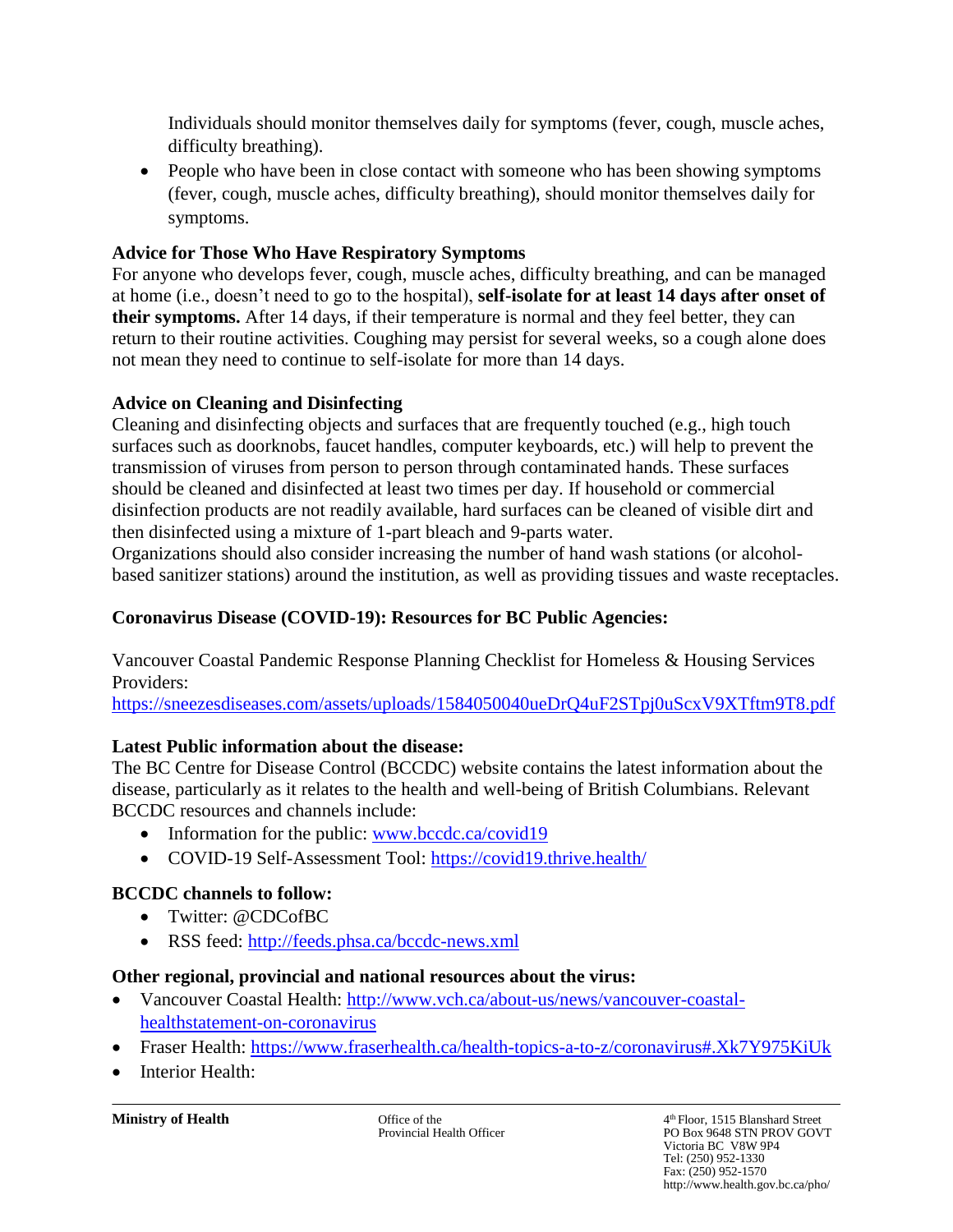[https://www.interiorhealth.ca/YourEnvironment/CommunicableDiseaseControl/Pages/Breaki](https://www.interiorhealth.ca/YourEnvironment/CommunicableDiseaseControl/Pages/Breaking-News-and-Info.aspx) [ng-News-and-Info.aspx](https://www.interiorhealth.ca/YourEnvironment/CommunicableDiseaseControl/Pages/Breaking-News-and-Info.aspx)

- Island Health: [https://www.islandhealth.ca/learn-about-health/diseases](https://www.islandhealth.ca/learn-about-health/diseases-conditions/novelcoronavirus-information)[conditions/novelcoronavirus-information](https://www.islandhealth.ca/learn-about-health/diseases-conditions/novelcoronavirus-information)
- Northern Health:<https://www.northernhealth.ca/health-topics/current-outbreaks>
- HealthLink BC:<https://www.healthlinkbc.ca/health-feature/coronavirus-covid-19>
- Public Health Agency of Canada: [https://www.canada.ca/en/publichealth/services/diseases/2019-novel-coronavirus](https://www.canada.ca/en/publichealth/services/diseases/2019-novel-coronavirus-infection.html)[infection.html](https://www.canada.ca/en/publichealth/services/diseases/2019-novel-coronavirus-infection.html)

Sincerely,

Bonnie Henry

MD, MPH, FRCPC Provincial Health Officer